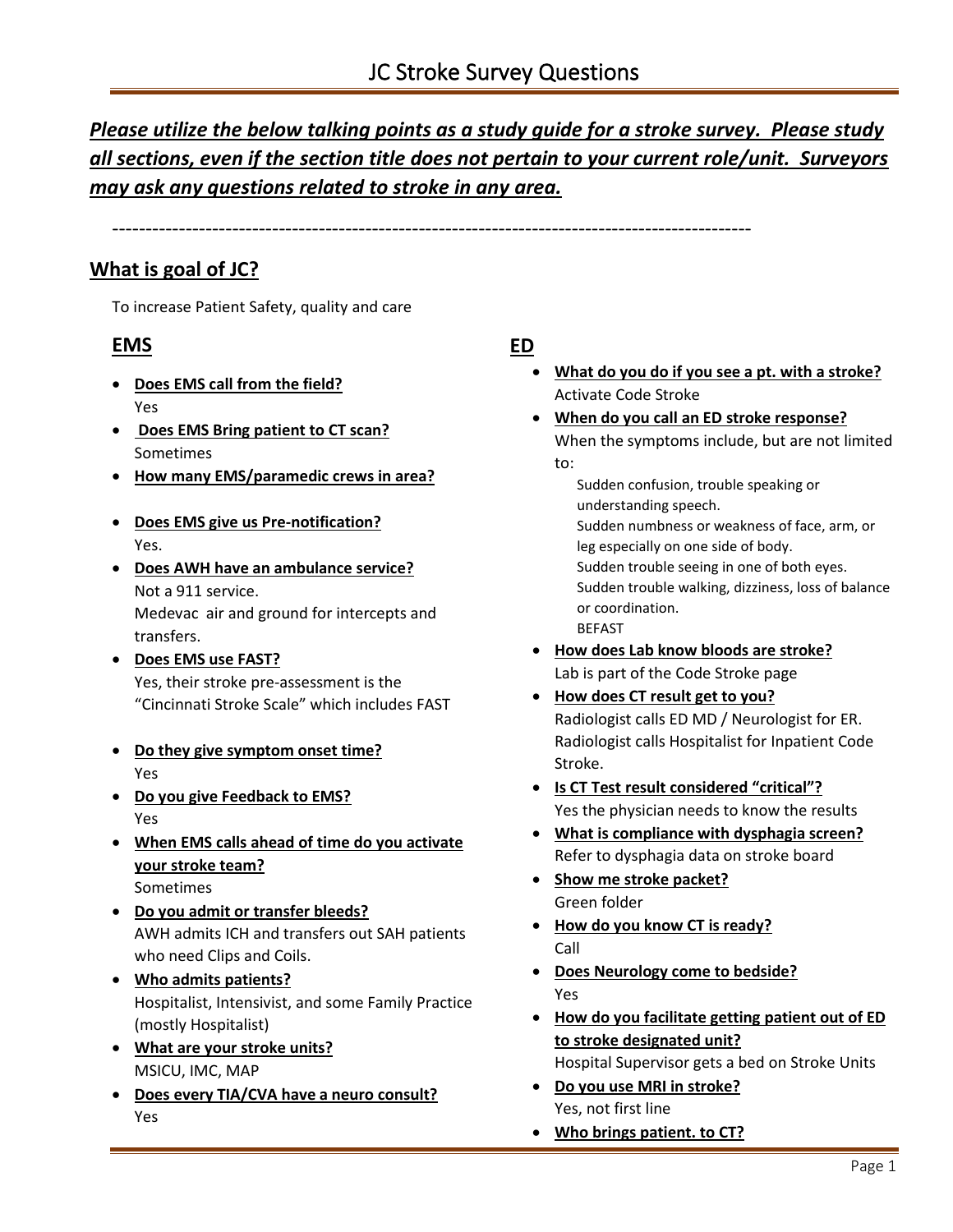Nurse, EMT

- **Do you draw bloods prior to CT?**  Usually but don't delay CT for lab draw
- **If you could do one thing what would you do to improve stroke program?** Think of this ! ( Please pass your ideas to the Stroke Coordinator!!)
- **What is door to lab results?** 30 minutes
- **What bloods are drawn during stroke activation?**  Accucheck, CBC, COMP,PT/INR
- **Show me results of CT?** Under results tab
- **Do you use CTA?**  yes
- **How many ED visits per year?**  >34,000
- **Do you mix TPA or Pharmacy?**  Pharmacy
- **If pt. needs coil or clipping do you do here?** No
- **Where do you send?** Usually UW-Madison
- **Do you have a transfer agreement?** Yes

**Stroke Activation**

• **Who can call a stroke activation?** ER – MD / RN

========================================

- **What** *is Door to MD time?* 10 minutes
- **What** *is door to CT done time?* 25 minutes
- **What is door to CT read time?** 45 minutes
- **Do you wait for Radiologist read prior to tPA?** Radiologist or Neurologist can read
- **How do you activate a stroke response?** Tell Unit Clerk / Patient Access staff to page "Code Stroke"
- **When do we call an Acute Stroke Response?** When onset of symptoms occur within 24 hours
- **Who respond to a stroke response?**

ED- ED Physician, Primary RN, EMT / Paramedic, CT, Lab, Pharmacy, Nursing Supervisor, Stroke Coordinator, Neuro NP, Neurologist (if LKWT <4.5 hours)

==========================================

====================================

### **NIHSS**

- **Who can perform the NIHSS during a stroke activation in ED?**  ED Physician, ED APP, Neurologist, Neuro NP
- **Is RN Staff NIHSS Certified?**  Not yet but education is planned
- **If you are not certified can you perform NIHSS?** NO
- **What does your neuro assessment consist of?** Stroke neuro assessment in EPIC ======================================== ============================

# **CT SCAN**

- **How do we monitor cumulative dosing?**  CT Dept. monitors
- **What if another patient is on table?** Have second scanner
- **What if emergency occur while you are scanning pt.?** Stroke activation takes precedence, have

another scanner

- **What kind of education did you get on stroke?** Dept meetings
- **Who reads films?**  Days: Radiologists Nights: VRAD
- **Do you monitor over reads?** Yes

========================================== ==============================

## **Labs/Tests**

#### • **What is goal for lab results?** Door to result <30 minutes. Glucose is POC testing. If pt is on Coumadin we wait for INR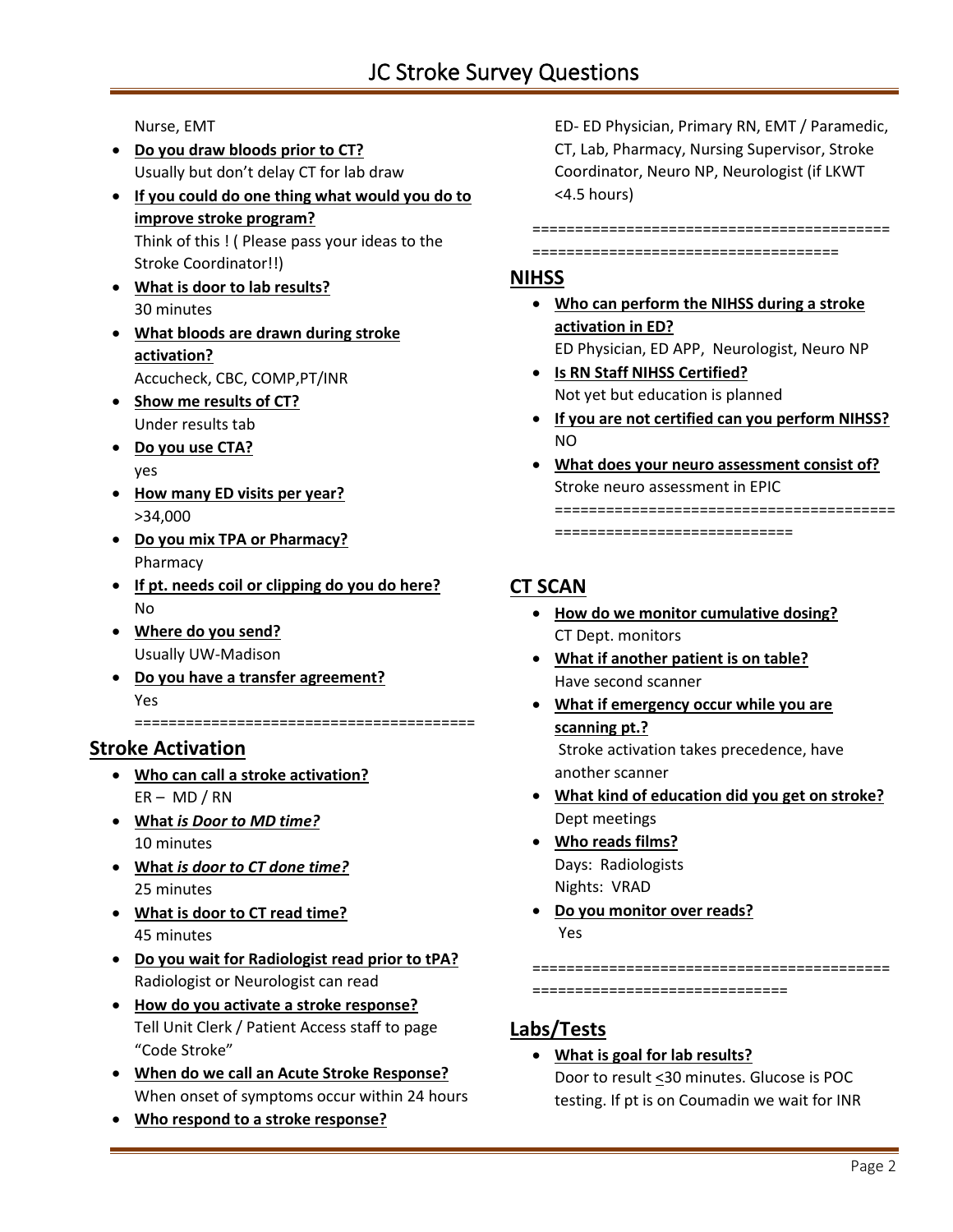results otherwise do not wait for other labs prior to administering tPA.

- **When should CT be completed? /Read?** Door to CT <25 minutes from Ed arrival or 25 minutes from symptom onset if inpatient. Door to CT resulted <45 Minutes from Ed arrival
- **How does lab know it is a Stroke activation?** Code Stroke page
- **What labs do we perform?**  POC Glucose, CBC, COMP, PT/INR/PTT,

==========================================

## **BP Management**

- **What are BP Guidelines for CVA/TIA?** 220/120
- **What are BP guidelines for ICH?** Keep SBP less than 140- 160
- **What are BP guideline prior to TPA?** 185/110
- **What are BP guideline during and 24 hours after TPA?**  180/105
- **What antihypertensive are recommended to control HTN in stroke patients?** Labetalol, Hydralazine, Nicardipine

==========================================

# **tPA = Activase (Alteplase)**

- **Who can administer tPA?** RN from ED or MSICU
- **What solution do we use to mix tPA?** Reconstitute with Sterile Water. (Dextrose containing solutions, such as D5W, are contraindicated for stroke patients due to poorer outcomes.) Pharmacy mixes tPA.
- **What is the bolus dose?** Bolus Dose = 10% of the Total Dose
- **What is the IV Infusion Dose?** 90% of the Total Dose
- **How long is tPA good for after mixed?** 8 hours
- **What is the max dose of tPA?**
- 90 mg
- **Where is tPA kept?** Pharmacy
- **Does tPA need dual verification?** No
- **The time frame between tPA bolus and infusion cannot exceed?** 4 minutes
- **What rate does the NS infuse at after tPA?** Same as infusion rate
- **What are VS /Neuro checks post tPA?** Every 15 minutes x 2 hours, then Every 30 minutes x 6 hours, then Every one hour x 16 hours
- **What are the BP parameters to initiate of tPA?** Cannot be greater than 185/110
- **What are BP parameters during and post tPA?** Cannot be greater than 180/105
- **How do you receive TPA education?** Orientation, Dept meetings, Skills Days
- **What is the inclusion criteria for tPA?**  Must have stroke symptoms Must be 18 years of age or greater Must be within 4.5 hours of Last Known Well See Exclusion / Inclusion criteria in Green Folder
- **What does "Last Known Well" mean?** The time at which the patient was last known to be without the signs/symptoms of the current stroke or at his/her prior baseline.
- **What is "Onset of Symptoms" mean?** When the symptoms first became apparent (first started)
- **What does "Discovery of Symptoms" mean?** When someone first noted the symptoms. May be the same as Onset of symptoms. (May know the Discovery of Symptoms time and not the true Onset of symptoms time.)
- **What is rate of bleeding with tPA?** 6.4%
- **What are risks of tPA?** Bleeding, Angioedema, worsening symptoms
- **Do you check for angioedema?**  Yes, during Neuro assessments, Increased risk of angioedema when taking an ACE inhibitor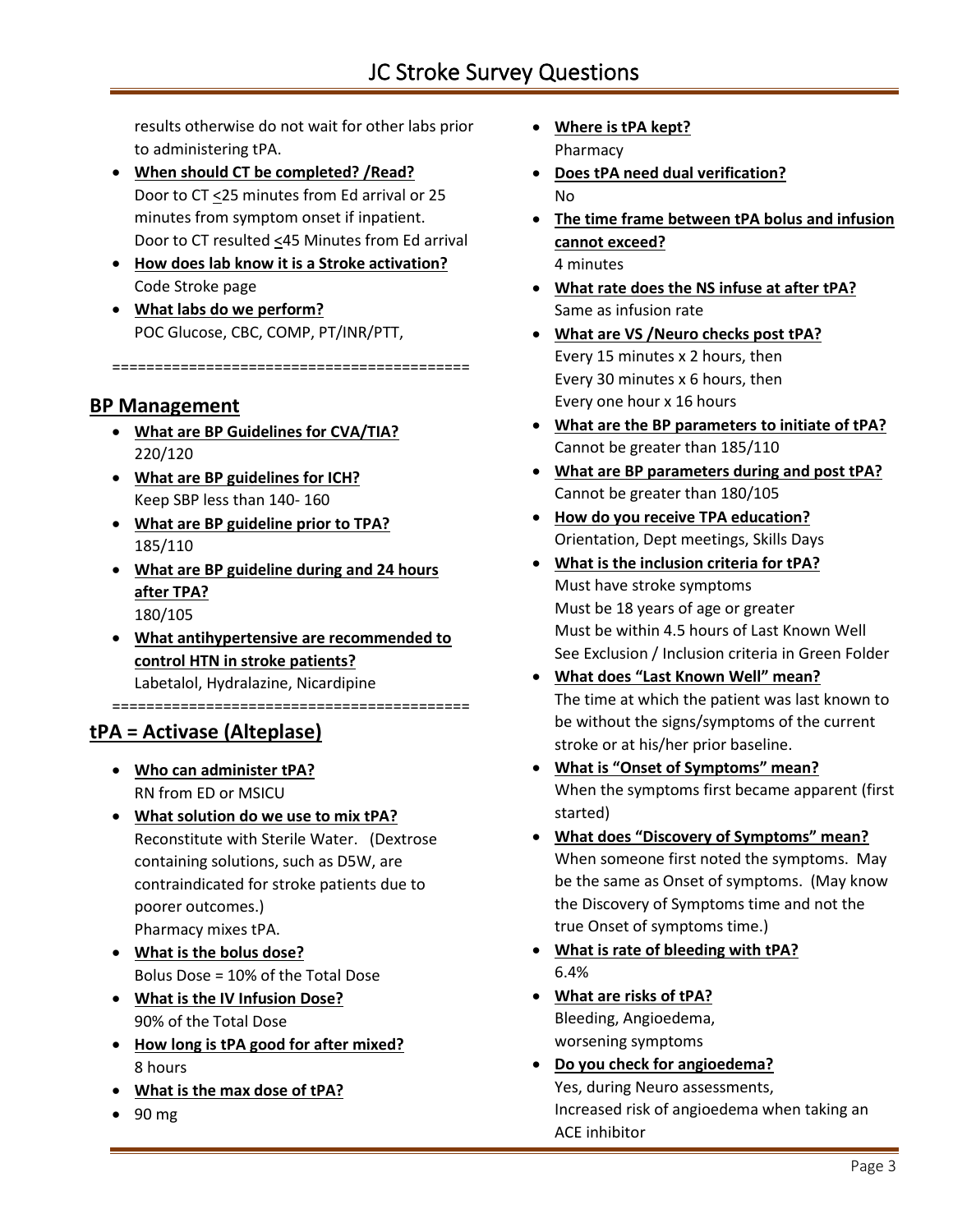### • **What are contraindications for tPA?**

### **Stroke onset from Last Known Well between 0**

#### **– 4.5 hours**

- Onset of symptoms > 4.5 hours
- Previous stroke in the past 3 months
- Intracranial Hemorrhage (ICH)
- MI in the past 3 months
- Major surgery in the past 14 days
- Arterial puncture in a non-compressible site in the last 7 days
- No evidence of acute trauma or bleeding
- On Coumadin therapy with an elevated  $INR > 1.7$

### **In addition for Stroke onset from Last Known Well between 3 and 4.5 hours:**

- Patient cannot be greater than age 80
- On oral anticoagulation therapy regardless of INR
- Baseline NIH score > 25
- History of stroke and Diabetes
- **How soon after tPA do you repeat head CT?** Within 24 hours, sooner if have S/S of bleeding or headache or change in neuro status
- **Who prepares TPA?** Pharmacy
- **Show me TPA orders?** EPIC
- **Do you do actual or estimated weights prior to tPA?**

Actual, have stretchers in ED with scales On Floor, all patients have actual weights on Admission

- **Do you obtain written consent for tPA?** No.
- **Can you transport pt. with TPA infusing?**  Yes
- **If TPA candidate where does patient go?** MSICU for at least 24 hours
- **How long does pt. stay in MSICU post tPA?** 24 hours
- **Do you have resources for TPA in ED/MSICU?** Unit based Pharmacist, In-house Pharmacist, Neurologist, Neuro NP, Stroke Coordinator, IV pump tPA programming reference
- **Do you wait for lab results prior to tPA administration?** Need glucose POC result and INR if on coumadin
- **What is DTN?** 60 minutes or less, like to shoot for 45 min or less at least 50% of the time.
- **What is best DTN?** 27 minutes
- **Walk me thru process of mixing tPA** RECONSTITUTING, DOSING AND ADMINISTRATING:

Alteplase is intended for administration by IV infusion after a bolus is given

- 1. Add contents of accompanying vial of sterile H2O diluent for reconstitution of alteplase (activase) using spike which accompanies dose (do not use bacteriostatic H2O).
- 2. Allow H2O to passively flow into activase vial. Do not agitate or shake vial.
- 3. Roll the vial gently in roll hands to dissolve Medication may foam, this is common. Dilution is now 1mg alteplase/1cc sterile water.
- 4. Pharmacy will put required bolus and infusion dose of alteplase (asctivase) in bag and hand carry to ED RN.
- 5. Bolus is given from bag via pump immediately followed by infusion.
- **Can you shake vial of TPA?** NO swirl only
- **Do you flush with NS?** Yes, same rate as infusion
- **What are the stroke designated Units?** ED, MSICU, IMC, MAP
- **If pt. not a candidate for tPA and come within TPA time frame what do you do?** Consider Neurointervention
- **Are Staff and Pharmacy required to do TPA competency?**
- **Need 50% DTN to be 60 min or less** Keep this in mind
- **What is National Average for TPA utilization?** *6 %*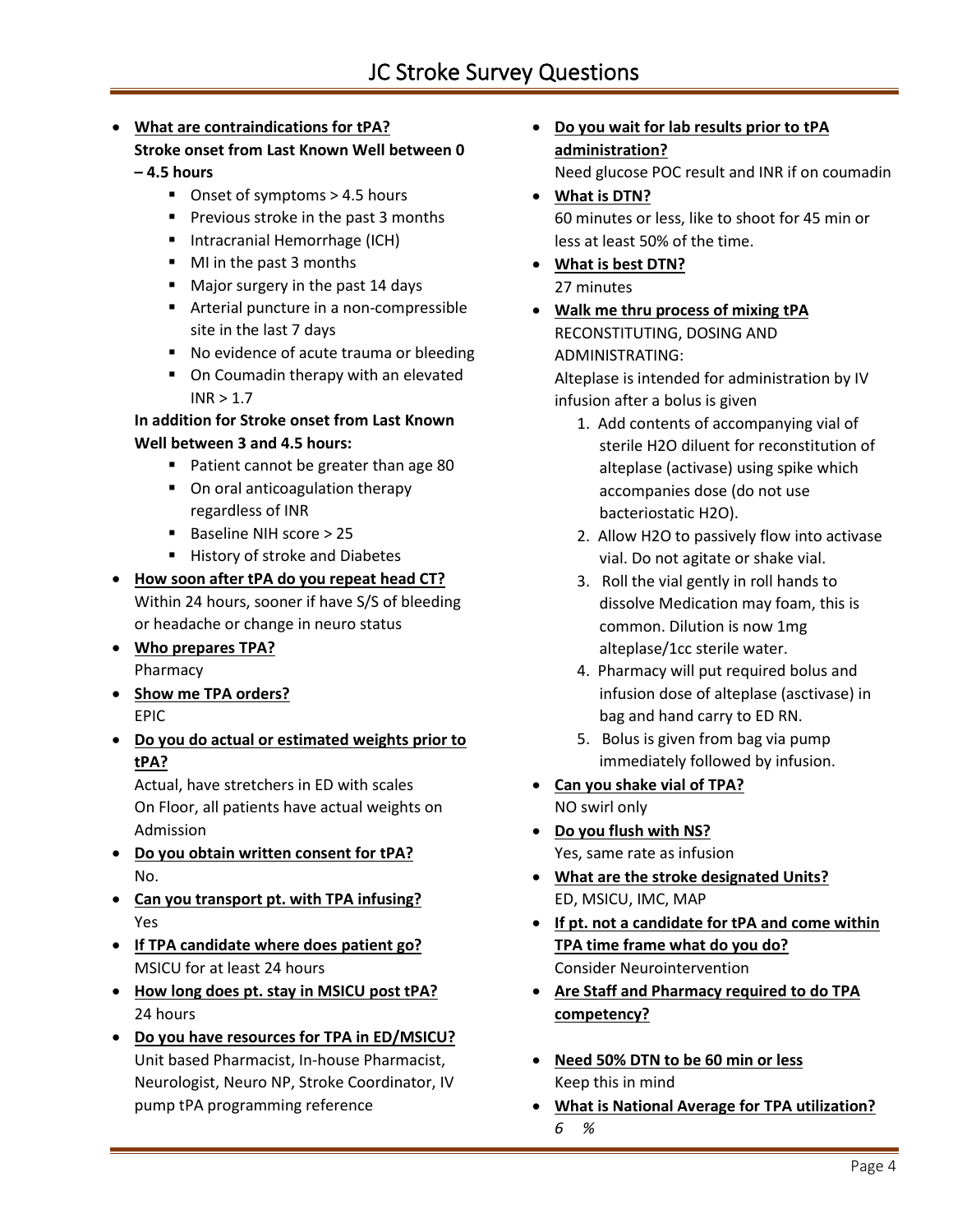• **After Alteplase (Activase) is mixed, what is the final concentration?**

Dilution is 1:1 (1 mg Alteplase for 1 cc Sterile Water)

- **Do you withdraw the amount of Alteplase (Activase) that is not required for infusion?** Yes (only the recommended dose should remain in the bag)
- **Over what duration Alteplase (Activase) should be infused?** 1 hour
- **How long should patient be on bedrest following tPA administration?** 24 hours
- **How long after tPA infusion is completed can a patient receive anticoagulation?** 24 hours after completion
- **Can a patients who receive tPA receive endovascular interventions?** Yes
- **Can you tell if stroke order set was used?**  Yes

# **General Questions**

- **Tell me about you?**
- **How are you competent to take care of this pt.?**  Stroke Education
- **Is Aspirin considered an anticoagulant?**  No, Antithrombotic
- **What is permissive HTN?**  Allowing for high blood pressure in stroke population so do not extend infarct.
- **Why is the physician allowing the bp parameters to be so high?**  Higher parameters are sometimes used for stroke patients when physicians are allowing for "Permissive Hypertension" in the Acute Ischemic Stroke Population.
- **What meds is patient on?**
- **Was dysphagia screen done?**
- **Can a float take care of stroke patient on your unit?** No
- **What do you do if you have a float?** They do not take a team assignment
- **What are you proud of on this unit?** Need to think of something!
- **Tell me about your role in a stroke activation?** Part of stroke activation team for inpatients

#### ==========================================

# **Patient Education**

- **Show me stroke education**
- **What goes on white boards?** Care team, diagnostic tests, patient name
- **Do you teach patient about their individuated risk factors for stroke?** Yes
- **What method do we use to teach?** TEACH BACK Method
- **Will interview patient** See possible interview questions in other section.
- **What is your patient's personal risk factors?** Examples: Diabetes (know the A1C), HTN (know bp), Hyperlipidemia (know cholesterol levels), etc
- **Does you patient know their personal risk factors?**

Teach them and document!

- **Does AWH have their own Stroke Support Group?**
- Yes for patients and families/caregivers. The group meets every other month
- **How do patients/families receive this information?**

We speak to the patient about the support group. We also add a phrase to the AVS. The AVS is a standard, generic document that then gets customized by the care team to make it patient-specific. Physicians/MLPs, Nurses, Care Managers, etc enter the instructions, meds, and follow-up information. The Patient Instructions and Follow-Up Information are 2 separate sections, but both are part of the discharge workflow.